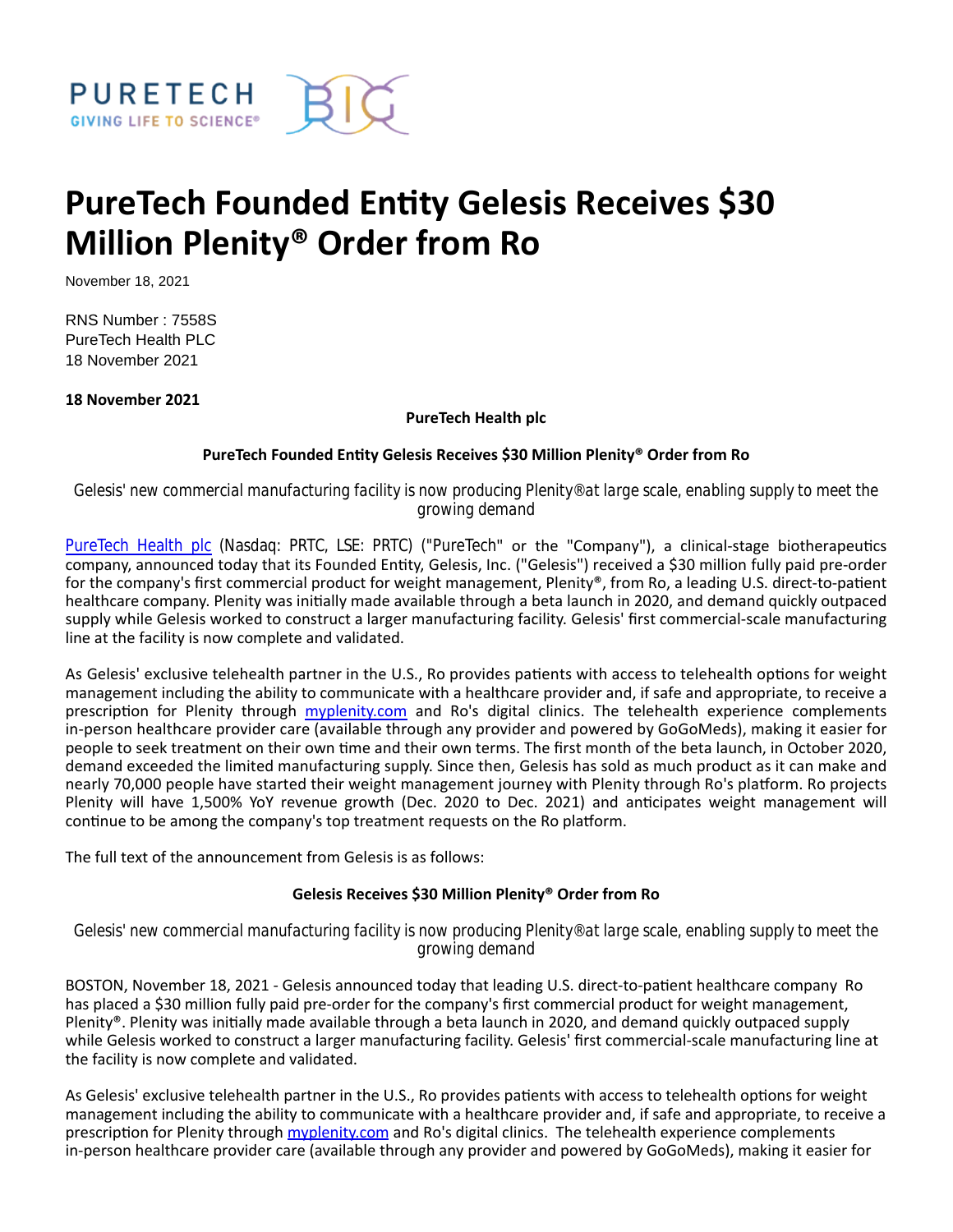people to seek treatment on their own time and their own terms.

The first month of the beta launch, in October 2020, demand exceeded the limited manufacturing supply. Since then, Gelesis has sold as much product as it can make and nearly 70,000 people have started their weight management journey with Plenity through Ro's platform. Ro projects Plenity will have 1,500% YoY revenue growth (Dec. 2020 to Dec. 2021) and anticipates weight management will continue to be among the company's top treatment requests on the Ro platform. From a random sample of 20,000 people taking Plenity, over 90% had tried at least two weight loss methods before Plenity, with previous attempts including weight loss plans, specialized diets, and prescription weight loss medications. Given the widespread frustrations with other weight loss methods as well as the bias, stigmatization, and insurance challenges that often hinder care, Gelesis is committed to expanding access to its weight management treatment. Notably, over 50% of early members surveyed say they would not have otherwise gone to their doctor for a prescription.

"Our beta launch demonstrated the high level of pent-up demand for a unique product like Plenity. Ro has been a terrific partner and worked collaboratively with us to build out a patient-centric user experience for people looking for help with their weight," said David Pass, Pharm.D., Chief Operating & Commercial Officer at Gelesis. "Each month we have been selling as much as we can make, and with this pre-order and our manufacturing facility coming on-line, we are excited to build on the momentum and help more and more people achieve their goals."

"Gelesis and Ro set out on a shared mission to expand access to high-quality treatment for those patients seeking support in weight management goals-and we've done just that for tens of thousands of patients who receive Plenity through Ro's platform," said Zachariah Reitano, co-founder and CEO of Ro. "Today, we are thrilled to expand this partnership through additional supply of Plenity-guaranteeing the ability to help patients across the country with the treatment and the tools they need."

Plenity is the first therapeutic superabsorbent hydrogel of its kind and is made entirely from naturally derived building blocks. This first commercial scale manufacturing line represents a major research and development milestone for Gelesis. This first line in the new state-of-the-art facility has just been completed and two additional lines are in construction. Gelesis anticipates that once all lines are completed, the facility will be capable of supplying growing demand through 2023.

Plenity is designed to help people feel satisfied with smaller portions so they can lose weight. It is FDA-cleared to aid in weight management in adults with excess weight or obesity, Body Mass Index (BMI) of 25 to 40 kg/m<sup>2</sup>, when used in conjunction with diet and exercise. It is taken orally as three capsules with 16 oz. of water twice a day, 20 minutes before lunch and dinner. If a dose is missed it can be taken with the meal or immediately following the meal. Plenity is not a drug, non-systemic, and not habit forming. It uses a novel biomimetic approach inspired by the composition and mechanical properties of vegetables.

Ro currently powers digital health clinics that provide a personalized end-to-end telehealth experience from medical diagnosis to the delivery of prescriptions and over-the-counter products. Plenity is the only weight management treatment available through Ro's digital clinics. Ro's portfolio currently includes treatment for sexual health, dermatology, mental health, fertility and more.

Gelesis and Capstar Special Purpose Acquisition Corp. (NYSE: CPSR) announced in July that they entered into a definitive business combination agreement. Upon completion of the transaction, the combined company's securities are expected to be traded on the New York Stock Exchange under the symbol "GLS."

# **Important Safety InformaƟon about Plenity**

- Patients who are pregnant or are allergic to cellulose, citric acid, sodium stearyl fumarate, gelatin, or titanium dioxide should not take Plenity.
- To avoid impact on the absorption of medications:
	- $\circ$  For all medications that should be taken with food, take them after starting a meal.
	- $\circ$  For all medications that should be taken without food (on an empty stomach), continue taking on an empty stomach or as recommended by your physician.
- The overall incidence of side effects with Plenity was no different than placebo. The most common side effects were diarrhea, distended abdomen, infrequent bowel movements, and flatulence.
- Contact a doctor right away if problems occur. If you have a severe allergic reaction, severe stomach pain, or severe diarrhea, stop using Plenity until you can speak to your doctor.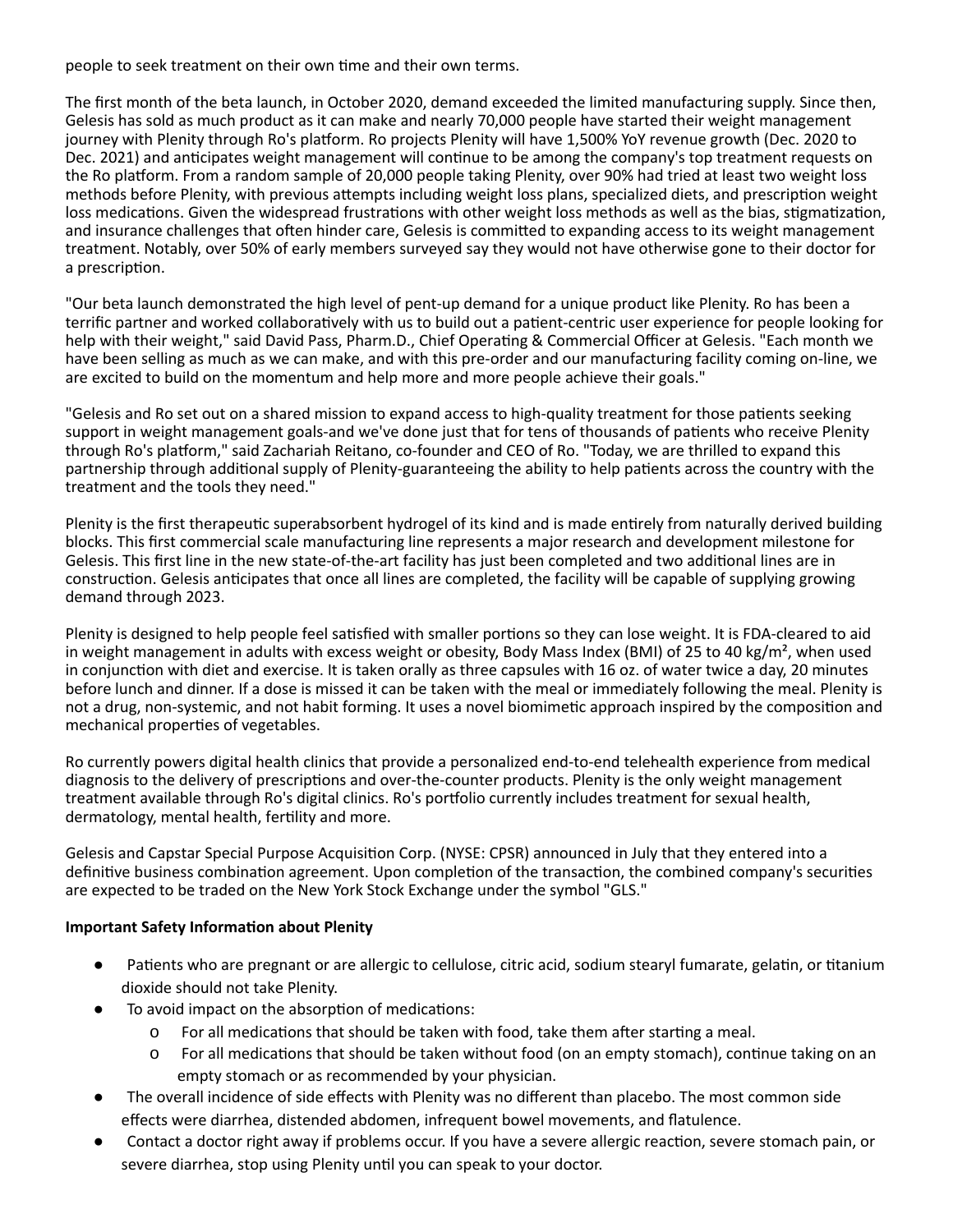**Rx Only.** For the safe and proper use of Plenity or more information, talk to a healthcare professional, read the Patient Instructions for Use, or call 1-844-PLENITY.

## **About Gelesis**

Gelesis is a consumer-centered biotherapeutics company advancing a novel category of treatments for weight management and gut related chronic diseases. Our non-systemic superabsorbent hydrogels are the first and only made entirely from naturally derived building blocks, and they are inspired by the composition (i.e., water & cellulose) and mechanical properties (e.g., elasticity or firmness) of raw vegetables. They are conveniently administered in capsules to create a much larger volume of small, non-aggregating hydrogel pieces that become an integrated part of the meals, and act locally in the digestive system. Our portfolio includes Plenity®, an FDA-cleared product to aid in weight management, as well as potential therapies in development for patients with Type 2 Diabetes, Non-alcoholic Fatty Liver Disease (NAFLD)/Non-alcoholic Steatohepatitis (NASH), and Functional Constipation. For more information, visit [gelesis.com,](https://www.gelesis.com/) or connect with us on Twitter @GelesisInc.

### **About Ro**

Ro is the healthcare technology company building a patient-centric healthcare system. Ro's vertically-integrated, direct-to-patient platform powers a personalized, end-to-end healthcare experience from diagnosis, to delivery of medication, to ongoing care. With a nationwide provider network, in-home care API, and proprietary pharmacy distribution centers, Ro is the only company to seamlessly connect telehealth and in-home care, diagnostics, and pharmacy services nationwide to provide high-quality, affordable healthcare without the need for insurance. Since 2017, Ro has facilitated more than eight million digital healthcare visits in nearly every county in the United States, including 98% of primary care deserts. Ro also provides its patient-centric solutions including Workpath, its in-home care API, and Kit, its at-home diagnostic testing service, to other healthcare companies. Visit Ro.co for more information.

### **AddiƟonal InformaƟon and Where to Find It**

In July 2021, Gelesis entered into a business combination agreement with Capstar Special Purpose Acquisition Corp. (NYSE: CPSR) ("Capstar"), a special purpose acquisition company, as amended in November 2021.

Capstar has filed a Registration Statement on Form S-4 with the SEC, which includes a proxy statement/prospectus, that will be both the proxy statement to be distributed to Capstar shareholders in connection with its solicitation of proxies for the vote by Capstar shareholders with respect to the proposed business combination and other matters as may be described in the Registration Statement, as well as the prospectus relating to the issuance of certain securities to be issued in the proposed business combination. After the Registration Statement is declared effective, the proxy statement/prospectus and other relevant documents will be sent to Capstar and Gelesis shareholders. Capstar also will file other documents regarding the proposed transaction with the SEC. This press release does not contain all the information that should be considered concerning the proposed business combination and is not intended to form the basis of any investment decision or any other decision in respect of the proposed business combination. Before making any voting decision, Capstar's shareholders and other interested persons are advised to read, when available, the preliminary proxy statement/prospectus included in the Registration Statement, the amendments thereto and the definitive proxy statement/prospectus and all other relevant documents filed or that will be filed with the SEC in connection with the proposed transaction as they become available because they will contain important information about Gelesis, Capstar and the proposed transaction.

When available, the definitive proxy statement/prospectus and other relevant materials for the proposed business combination will be mailed to shareholders of Capstar as of a record date to be established for voting on the proposed business combination. Investors and security holders will also be able to obtain free copies of the Registration Statement, the proxy statement/prospectus and all other relevant documents filed or that will be filed with the SEC by Capstar, without charge, once available, through the website maintained by the SEC at [www.sec.gov.](http://www.sec.gov/) The documents filed by Capstar with the SEC also may be obtained free of charge at Capstar's website at [www.capstarspac.com,](http://www.capstarspac.com/) or by written request to: Capstar Special Purpose Acquisition Corp., 405 West 14th Street, Austin, TX 78701, Attention: R. Steven Hicks, Chief Executive Officer, (512) 340-7800.

# **Participants in the Solicitation**

Capstar and its directors and executive officers may be deemed participants in the solicitation of proxies from Capstar's shareholders with respect to the proposed business combination. The names of those directors and executive officers and a description of their interests in Capstar is contained in Capstar's final prospectus dated July 6, 2020 relating to its initial public offering and in subsequent filings with the SEC, which are available free of charge at the SEC's web site at [www.sec.gov.](http://www.sec.gov/) To the extent such holdings of Capstar's securities may have changed since that time, such changes have been or will be reflected on Statements of Changes in Beneficial Ownership on Form 4 filed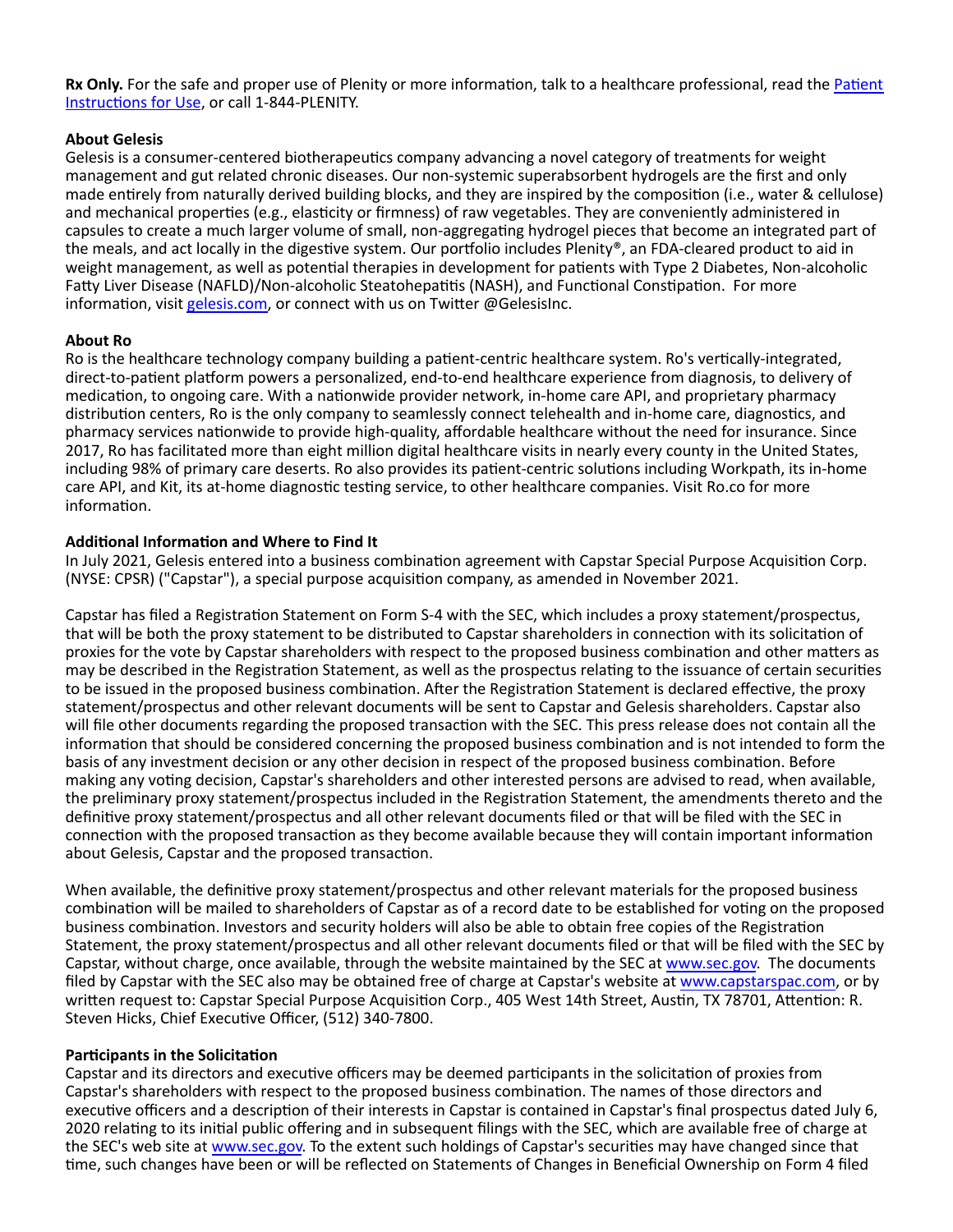with the SEC. Additional information regarding the interests of such participants will be contained in the proxy statement/prospectus for the proposed business combination when available.

Gelesis and its directors and executive officers may also be deemed to be participants in the solicitation of proxies from the shareholders of Capstar in connection with the proposed business combination. A list of the names of such directors and executive officers and information regarding their interests in the proposed business combination will be included in the proxy statement/prospectus for the proposed business combination when available.

### **Forward-Looking Statements**

Certain statements, estimates, targets and projections in this press release may constitute "forward-looking statements" within the meaning of the federal securities laws. The words "anticipate," "believe," continue," "could," "estimate," "expect," "intend," "may," "might," "plan," "possible," "potential," "predict," "project," "should," "strive," "would" and similar expressions may identify forward-looking statements, but the absence of these words does not mean that statement is not forward looking. Forward-looking statements are predictions, projections and other statements about future events that are based on current expectations and assumptions and, as a result, are subject to risks and uncertainties. Forward-looking statements include, but are not limited to, the competitive environment in which Gelesis operates, the expected future operating and financial performance and market opportunities of Gelesis and statements regarding Gelesis' expectations, hopes, beliefs, intentions or strategies regarding the future. In addition, any statements that refer to projections, forecasts, or other characterizations of future events or circumstances, including any underlying assumptions, are forward-looking statements. Forward-looking statements speak only as of the date they are made. Readers are cautioned not to put undue reliance on forward-looking statements, and Gelesis and Capstar assume no obligation and do not intend to update or revise these forwardlooking statements, whether as a result of new information, future events, or otherwise. Gelesis and Capstar give no assurance that any expectations set forth in this press release will be achieved. Various factors could cause actual future results, performance or events to differ materially from those described herein. Some of the factors that may impact future results and performance may include, without limitation: (i) the size, demand and growth potential of the markets for Plenity<sup>®</sup>, Gelesis' other product candidates and its ability to serve those markets; (ii) the degree of market acceptance and adoption of Gelesis' products; (iii) Gelesis' ability to develop innovative products and compete with other companies engaged in the weight loss industry; (iv) Gelesis' ability to complete successfully the full commercial launch of Plenity® and its growth plans, including new possible indications and the clinical data from ongoing and future studies about liver and other diseases; (v) the inability of the parties to successfully or timely consummate the proposed business combination, including the risk that any required regulatory approvals are not obtained, are delayed or are subject to unanticipated conditions that could adversely affect the combined company or the expected benefits of the business combination or that the approval of the shareholders of Capstar is not obtained; (vi) failure to realize the anticipated benefits of the business combination, including as a result of a delay or difficulty in integrating the businesses of Capstar and Gelesis; (vii) the amount of redemption requests made by Capstar shareholders; (viii) the ability of Capstar or the combined company to issue equity or equity-linked securities or obtain debt financing in connection with the proposed business combination or in the future; (ix) the outcome of any legal proceedings that may be instituted against Capstar, Gelesis, the combined company or others following the announcement of the proposed business combination and any definitive agreements with respect thereto; (x) the ability to meet stock exchange listing standards at or following the consummation of the proposed business combination; (xi) the risk that the proposed business combination disrupts current plans and operations of Gelesis as a result of the announcement and consummation of the proposed business combination, and as a result of the post-transaction company being a publicly listed issuer; (xii) the regulatory pathway for Gelesis' products and responses from regulators, including the FDA and similar regulators outside of the United States, (xiii) the ability of the combined company to grow and manage growth profitably, maintain relationships with customers and suppliers and retain Gelesis' management and key employees; (xiv) costs related to the proposed business combination, including costs associated with the post-transaction company being a publicly listed issuer; (xiv) changes in applicable laws or regulations; (xv) the possibility that Gelesis or the combined company may be adversely affected by other economic, business, regulatory and/or competitive factors; (xvi) Gelesis' estimates of expenses and profitability; (xvii) ongoing regulatory requirements, (xviii) any competing products or technologies that may emerge, (xix) the volatility of the telehealth market in general, or insufficient patient demand; (xx) the ability of Gelesis to defend its intellectual property and satisfy regulatory requirements; (xxi) the impact of the COVID 19 pandemic on Gelesis' business; (xxii) the limited operating history of Gelesis; and (xxiii) those factors discussed in Capstar's final prospectus dated July 6, 2020, Annual Report on Form 10-K for the fiscal year ended December 31, 2020 and the Registration Statement on Form S-4, in each case, under the heading "Risk Factors", and other documents of Capstar filed, or to be filed, with the SEC, by Capstar. These filings address other important risks and uncertainties that could cause actual results and events to differ materially from those contained in the forward-looking statements.

# **Non-SolicitaƟon**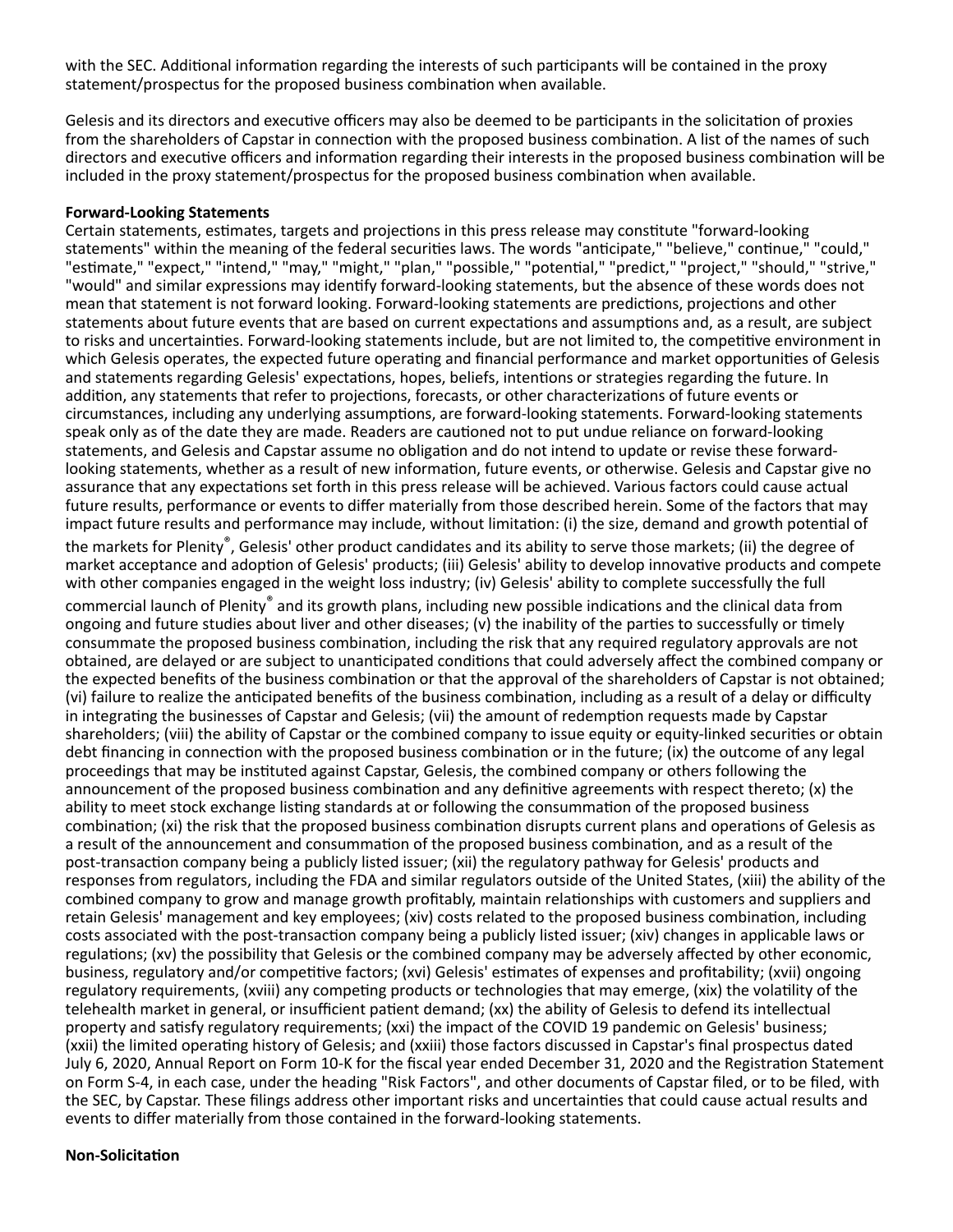This press release is not a proxy statement or solicitation of a proxy, consent or authorization with respect to any securities or in respect of the proposed business combination and shall not constitute an offer to sell or a solicitation of an offer to buy the securities of Capstar, Gelesis or the combined company, nor shall there be any sale of any such securities in any state or jurisdiction in which such offer, solicitation, or sale would be unlawful prior to registration or qualification under the securities laws of such state or jurisdiction. No offer of securities shall be made except by means of a prospectus meeting the requirements of the Securities Act of 1933, as amended.

#### ----- **About PureTech Health**

PureTech is a clinical-stage biotherapeutics company dedicated to discovering, developing and commercializing highly differentiated medicines for devastating diseases, including inflammatory, fibrotic and immunological conditions, intractable cancers, lymphatic and gastrointestinal diseases and neurological and neuropsychological disorders, among others. The Company has created a broad and deep pipeline through the expertise of its experienced research and development team and its extensive network of scientists, clinicians and industry leaders. This pipeline, which is being advanced both internally and through PureTech's Founded Entities, is comprised of 25 therapeutics and therapeutic candidates, including two that have received both U.S. FDA clearance and European marketing authorization, as of the date of PureTech's most recently filed Half Year Report and corresponding Form 6-K. All of the underlying programs and platforms that resulted in this pipeline of therapeutic candidates were initially identified or discovered and then advanced by the PureTech team through key validation points based on the Company's unique insights into the biology of the brain, immune and gut, or BIG, systems and the interface between those systems, referred to as the BIG Axis.

For more information, visit [www.puretechhealth.com](http://www.puretechhealth.com/) or connect with us on Twitter @puretechh.

### **CauƟonary Note Regarding Forward-Looking Statements**

This press release contains forward-looking statements within the meaning of the Private Securities Litigation Reform Act of 1995. All statements contained in this press release that do not relate to matters of historical fact should be considered forward-looking statements, including without limitation statements that relate to the business combination agreement between Gelesis and Capstar Special Purpose Acquisition Corp. (NYSE: CPSR) or matters related thereto, commercial demand and revenue projections for Plenity, and Gelesis' future prospects, development plans, and strategies. The forward-looking statements are based on current expectations and are subject to known and unknown risks, uncertainties and other important factors that could cause actual results, performance and achievements to differ materially from current expectations, including, but not limited to, those risks, uncertainties and other important factors described under the caption "Risk Factors" in our Annual Report on Form 20-F for the year ended December 31, 2020 filed with the SEC and in our other regulatory filings. These forward-looking statements are based on assumptions regarding the present and future business strategies of the Company and the environment in which it will operate in the future. Each forward-looking statement speaks only as at the date of this press release. Except as required by law and regulatory requirements, we disclaim any obligation to update or revise these forward-looking statements, whether as a result of new information, future events or otherwise.

| Contact:<br><b>Investors</b> | EU media                     |
|------------------------------|------------------------------|
| <b>Allison Mead Talbot</b>   | Ben Atwell, Rob Winder       |
| +1 617 651 3156              | +44 (0) 20 3727 1000         |
| amt@puretechhealth.com       | ben.atwell@FTIconsulting.com |

# # #

This information is provided by Reach, the non-regulatory press release distribution service of RNS, part of the London Stock Exchange. Terms and conditions relating to the use and distribution of this information may apply. For further information, please contact [rns@lseg.com o](mailto:rns@lseg.com)r visit [www.rns.com.](http://www.rns.com/)

Reach is a non-regulatory news service. By using this service an issuer is confirming that the information contained within this announcement is of a non-regulatory nature. Reach announcements are identified with an orange label and the word "Reach" in the source column of the News Explorer pages of London Stock Exchange's website so that they are distinguished from the RNS UK regulatory service. Other vendors subscribing for Reach press releases may use a